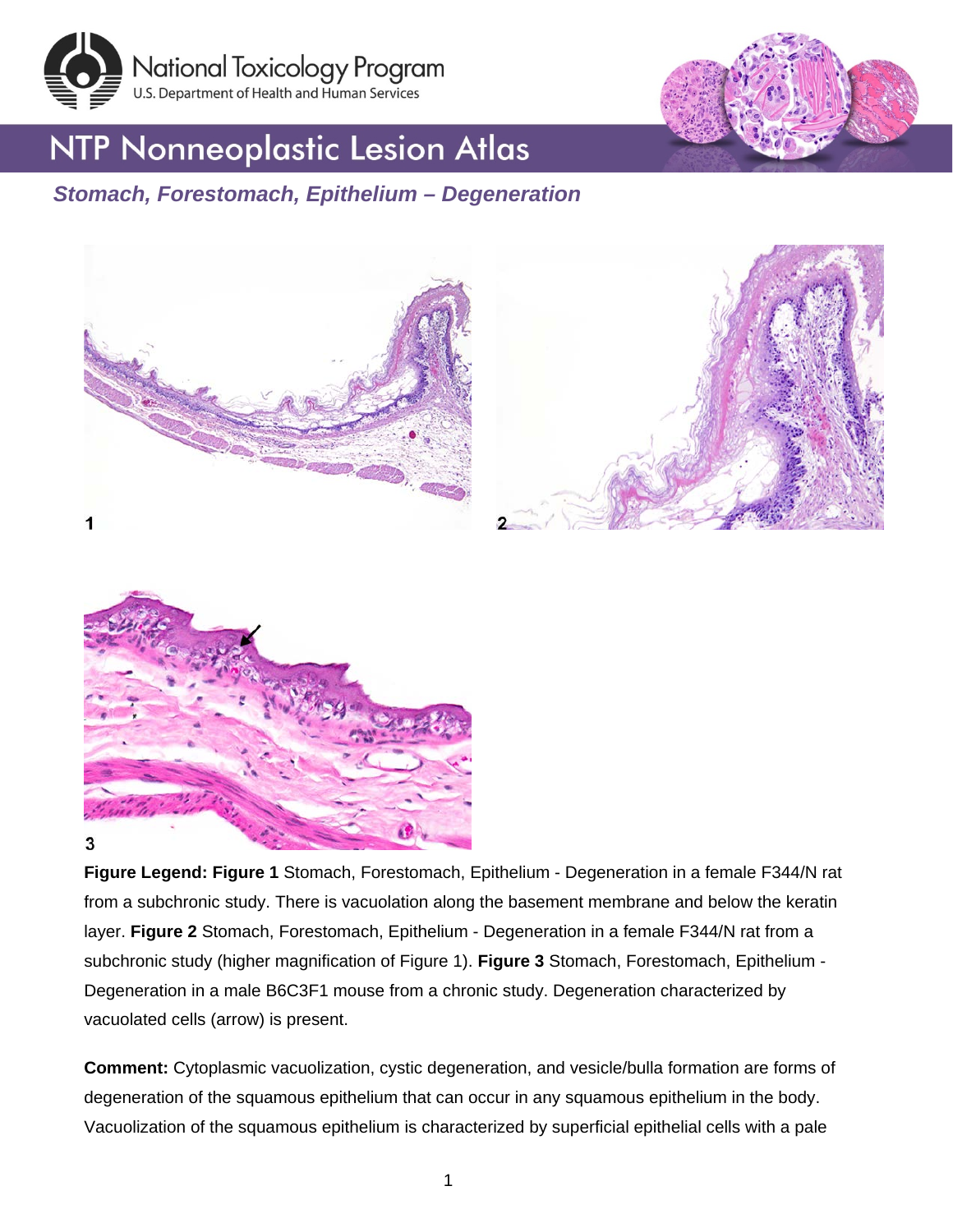



# NTP Nonneoplastic Lesion Atlas

### *Stomach, Forestomach, Epithelium – Degeneration*

staining and vacuolated cytoplasm. Associated mucosa may be ulcerated, and epithelial cells may be degenerate or necrotic. Subjacent tissue is variably infiltrated by inflammatory cells. This change may represent a milder change than necrosis and can be observed in studies involving gavage methods. This lesion may also be due to ulcerogenic or anti-inflammatory compounds.

Cystic degeneration is characterized by vacuolization and ballooning swelling of epithelial cells, resulting in rupture of cell membranes to form irregular spaces in the epithelium, potentially leading to development of vesicles or bulla. Associated mucosa may be ulcerated, and epithelial cells may be degenerate or necrotic. Subjacent tissue is variably infiltrated by inflammatory cells. This change may represent a progression of vacuolar degeneration and can be observed in studies involving gavage methods. This lesion may also be due to ulcerogenic or anti-inflammatory compounds.

Bulla are characterized as a localized collection of fluid in or beneath the epithelial layer. Vesicles are < 1 cm and bulla are ≥ 1.0 cm. Bulla can form as the result of acantholysis, epidermal or dermal edema, degeneration of basal cells and keratinocytes, or other processes, such as frictional trauma and burns that cause a lack of cohesion between cells. Bulla can lead to erosions and ulceration.

**Recommendation:** Degeneration should be diagnosed and graded when present as a primary lesion. When degeneration is present as a secondary lesion (e.g., when secondary to inflammation) it should not be diagnosed but should be described in the pathology narrative. If the degeneration is a prominent feature of the lesion but is not considered the primary lesion, it may be diagnosed concurrently the primary lesion if the pathologist feels it is warranted. Grading should be based on the degree of cellular swelling and extent and number of areas affected. If both degeneration and necrosis are present, both should be diagnosed and graded. Inflammation should not be diagnosed separately, unless it is a prominent feature of the lesion.

#### **References:**

Beattie D. 1977. Effect of drugs on rats exposed to cold-restraint-stress. J Pharm Pharmacol 29:748- 751. Abstract:<http://onlinelibrary.wiley.com/doi/10.1111/j.2042-7158.1977.tb11454.x/abstract>

Bertram TA, Markovits JE, Juliana MM. 1996. Non-proliferative lesions of the alimentary canal in rats GI-1. In Guides for Toxicologic Pathology. STP/ARP/AFIP, Washington, DC, 1-16. Full-Text:<https://www.toxpath.org/ssdnc/GINonproliferativeRat.pdf>